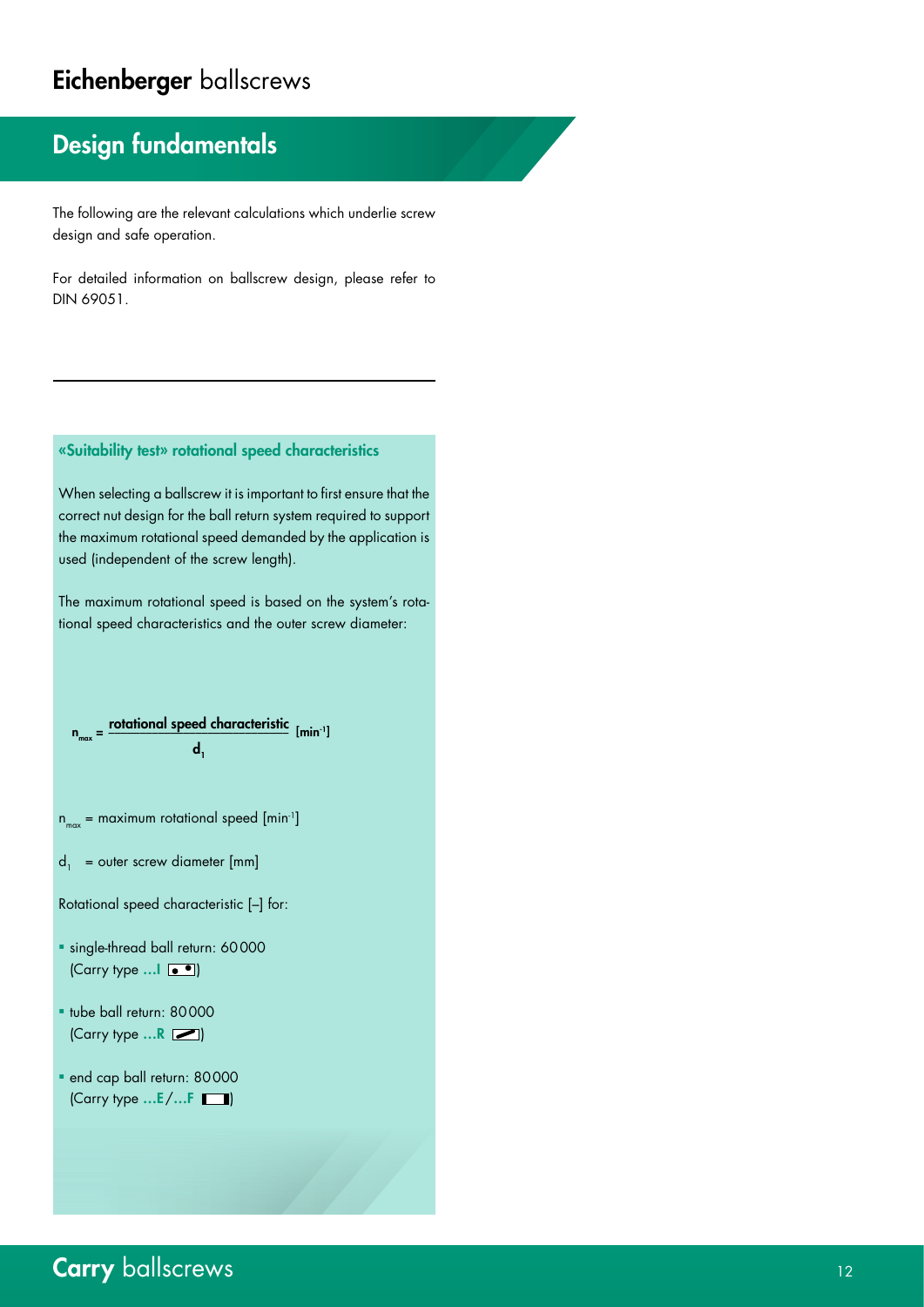

Critical rotational speed  $n_{per}$ 

Permissible rotational speeds must differ substantially from the screw's own frequency.

$$
\mathbf{n}_{\text{per}} = \mathbf{K}_{\text{D}} \cdot 10^6 \cdot \frac{\mathbf{d}_2}{I_a^2} \cdot \mathbf{S}_{\text{n}} \text{ [min-1]}
$$

- $n_{per}$  = permissible rotational speed [min<sup>-1</sup>]  $K_{p}$  = characteristic constant  $[-]$ as a function of bearing configuration > see below  $d_2$  = core screw diameter [mm]  $\mathbf{I}_n$  $=$  bearing distances [mm]  $\rightarrow$  see below
- (always include maximum allowable  $I_{a}$  in calculation!)
- $S_n$  = safety factor [–], usually  $S_n = 0.5 ... 0.8$



Nominal service life  $L_{10}$  or  $L_{h}$ 

$$
L_{10} = \left(\frac{C_{dyn}}{F_m}\right)^3 \cdot 10^6 \text{ [R]}
$$
  

$$
L_h = \frac{L_{10}}{n_m \cdot 60} \text{ [h]}
$$

 $L_{10}$  = service life in revolutions [R]  $L_h$  = service life in hours [h]

 $C_{\text{dyn}}$  = dynamic load rate [N]

 $F_m$  = average axial load [N]

- $F_{1}$  = load per cycle unit [N]
- $n_m$  = average rotational speed [min<sup>-1</sup>]
- $n_1$  = rotational speed per cycle unit [min<sup>-1</sup>]
- $q_{1...n}$  = cycles  $[\%]$
- 100 =  $\sum_{q}$  (sum of cycles  $q_{1...n}$ ) [%]

Average axial load  $F_m$ at constant rotational speed  $n_{\text{const}}$  and dynamic load  $C_{\text{dyn}}$ 

$$
F_m = \sqrt[3]{F_1^3 \frac{q_1}{100} + F_2^3 \frac{q_2}{100} + \dots + F_n^3 \frac{q_n}{100}} [N]
$$



$$
\rightarrow L_{10} = \left(\frac{C_{dyn}}{F_m}\right)^3 \cdot 10^6 \text{ [R]}
$$

$$
\rightarrow L_h = \frac{L_{10}}{n_{const} \cdot 60} \text{ [h]}
$$

Carry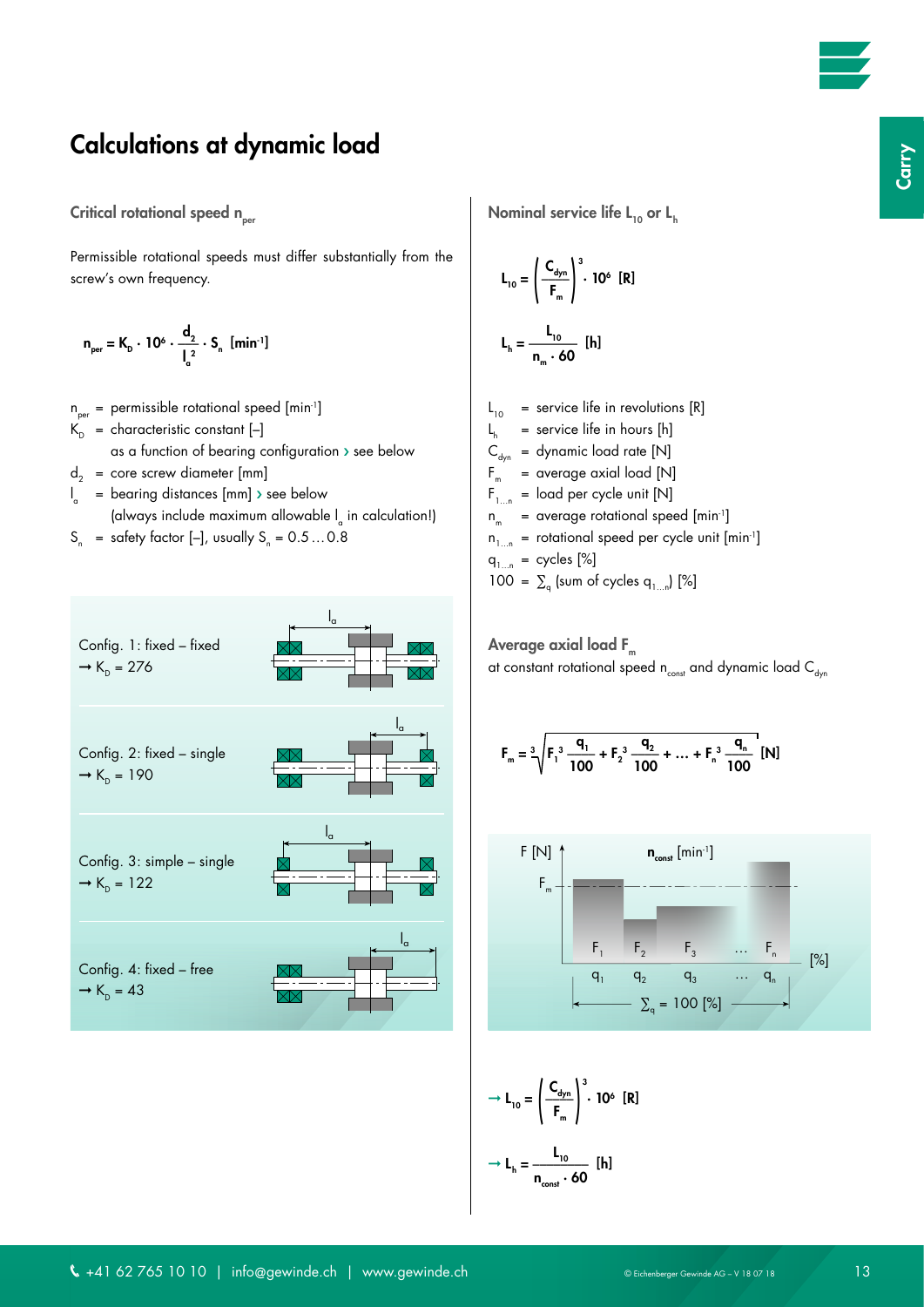### Eichenberger ballscrews

#### Calculations at dynamic load (continued)

Average rotational speed  $n_m$ at constant load  $F_{\text{const}}$  and variable rotational speeds  $n_1$ 

$$
n_m = n_1 \frac{q_1}{100} + n_2 \frac{q_2}{100} + \dots + n_n \frac{q_n}{100} [min^{-1}]
$$



$$
\rightarrow L_{10} = \left(\frac{C_{dyn}}{F_{k_{onst}}}\right)^3 \cdot 10^6 \text{ [R]}
$$

$$
\rightarrow L_h = \frac{L_{10}}{n_m \cdot 60} \text{ [h]}
$$

Average axial load  $F_m$ at constant rotational speeds  $n_{1...n}$  and dynamic load  $C_{dyn}$ 

$$
F_{m} = \sqrt[3]{\frac{F_{1}^{3} \cdot n_{1} \cdot \frac{q_{1}}{100} + F_{2}^{3} \cdot n_{2} \cdot \frac{q_{2}}{100} + \dots + F_{n}^{3} \cdot n_{n} \cdot \frac{q_{n}}{100}}{n_{m}}}
$$
\n
$$
n_{m} = n_{1} \frac{q_{1}}{100} + n_{2} \frac{q_{2}}{100} + \dots + n_{n} \frac{q_{n}}{100} \text{ [min}^{1}]
$$
\n
$$
\rightarrow L_{10} = \left(\frac{C_{dyn}}{F_{m}}\right)^{3} \cdot 10^{6} \text{ [R]}
$$
\n
$$
\rightarrow L_{h} = \frac{L_{10}}{n_{m} \cdot 60} \text{ [h]}
$$

Efficiency η (theoretical) depends upon the type of power transmission

■ Case 1: torque → linear movement

$$
\eta \approx \frac{\tan \alpha}{\tan (\alpha + \rho)} [-]
$$

 $\blacksquare$  Case 2: axial force  $\rightarrow$  torque

$$
\eta' \approx \frac{\tan\left(\alpha - \rho\right)}{\tan\alpha} \left[-\right]
$$

whereby

$$
\text{tan }\alpha \approx \frac{\text{p}}{\text{d}_\text{0} \cdot \pi} \ \left[ - \right]
$$

$$
\eta = \text{efficiency} \, [\%]
$$

η' = corrected efficiency [%]

 $p = pitch [mm]$ 

 $d_0$  = nominal screw diameter [mm]

 $\rho$  = angle of friction  $[°] \rightarrow \rho = 0.30...0.60°$ 

**Efficiency**  $\eta_{p}$  (practical) The efficiency η for Carry ballscrews is better than 0.9



#### Carry ballscrews